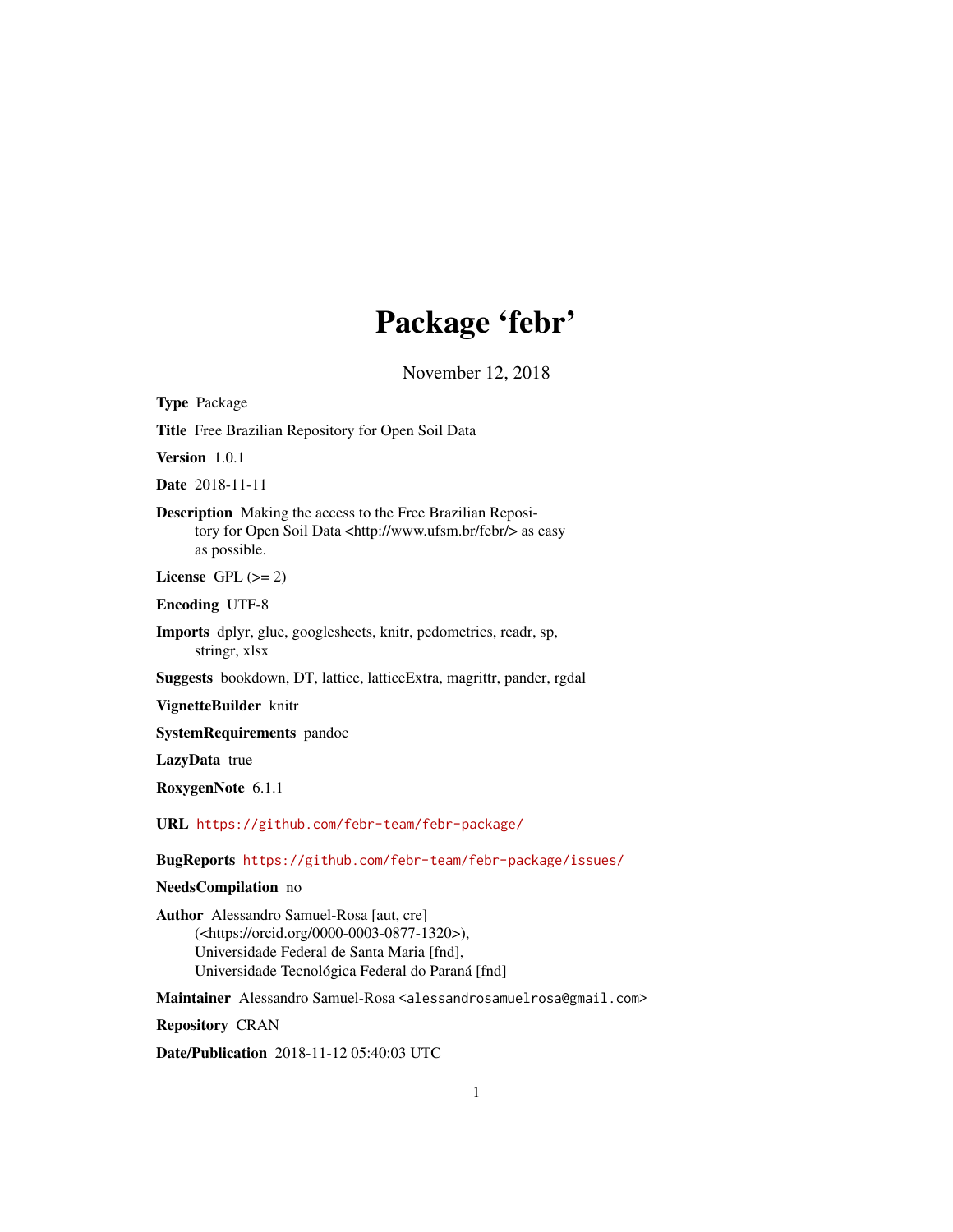### <span id="page-1-0"></span>R topics documented:

| Index | 16 |
|-------|----|

<span id="page-1-1"></span>dataset *Get* dataset *table*

#### Description

Download data from the *dataset* ("dataset") table of one or more datasets contained in the Free Brazilian Repository for Open Soil Data – febr, <http://www.ufsm.br/febr>. This includes dataset name and description, author and institution names, dataset license, and much more.

#### Usage

dataset(dataset, progress = TRUE, verbose = TRUE)

#### Arguments

| dataset  | Character vector indicating one or more datasets. Identification codes should be<br>as recorded in http://www.ufsm.br/febr/catalog/. Use dataset = $"all"$<br>to download all datasets.                                                                  |
|----------|----------------------------------------------------------------------------------------------------------------------------------------------------------------------------------------------------------------------------------------------------------|
| progress | (optional) Logical value indicating if a download progress bar should be dis-<br>played.                                                                                                                                                                 |
| verbose  | (optional) Logical value indicating if informative messages should be displayed.<br>Generally useful to identify datasets with inconsistent data. Please report to<br><febr-forum@googlegroups.com> if you find any issue.</febr-forum@googlegroups.com> |

#### Value

A list of data frames or a data frame with data of the chosen dataset(s).

#### Author(s)

Alessandro Samuel-Rosa <alessandrosamuelrosa@gmail.com>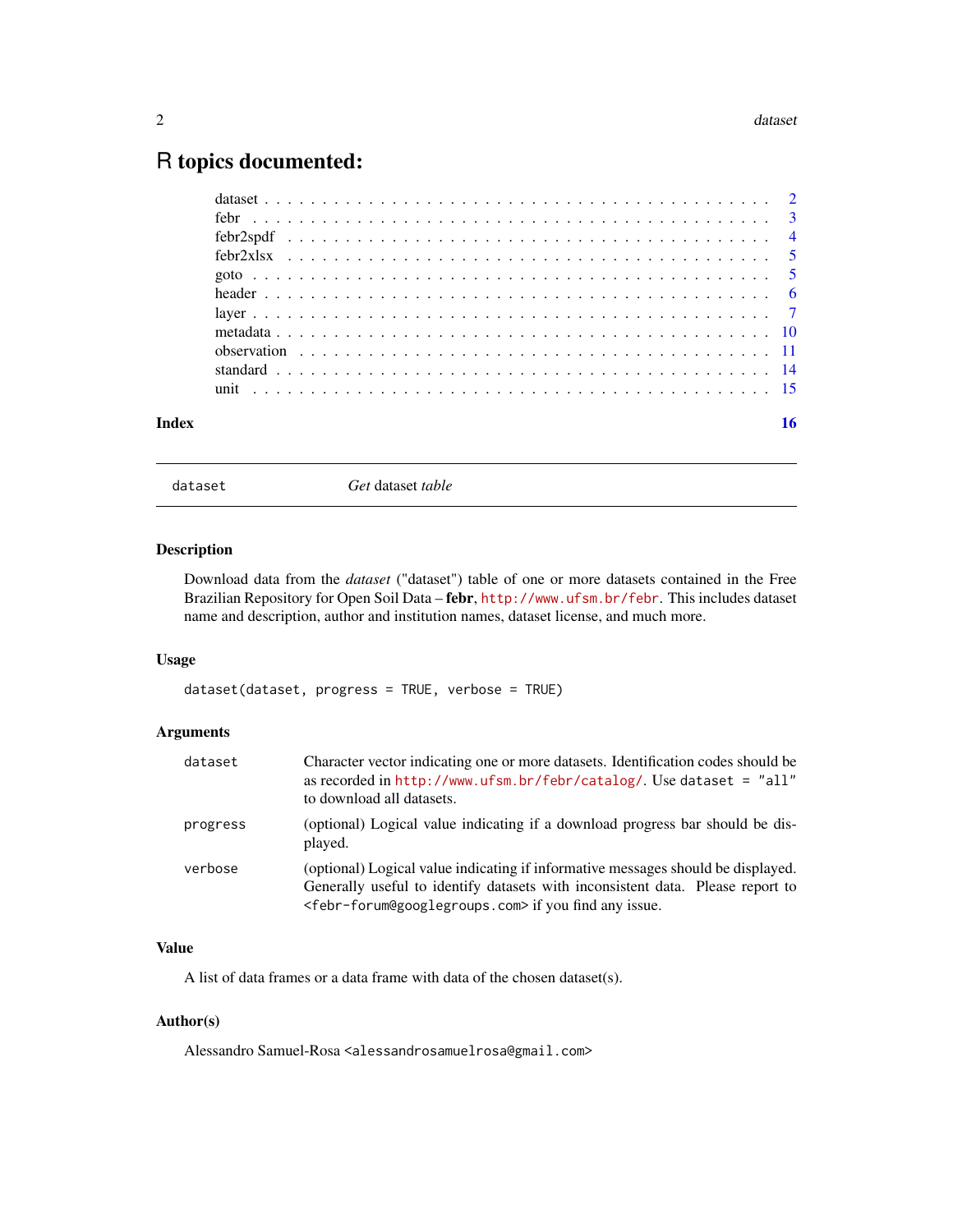<span id="page-2-0"></span>febr 3

#### Examples

```
res <- dataset(dataset = "ctb0003")
head(res)
```
febr *Get all dataset tables*

#### Description

Download data from the *dataset* ("dataset"), *observation* ("observacao"), *layer* ("camada"), and *metadata* ("metadado") tables of a datasets contained in the Free Brazilian Repository for Open Soil Data – febr, <http://www.ufsm.br/febr>.

#### Usage

febr(dataset, merge = FALSE, progress = TRUE, verbose = TRUE, ...)

#### Arguments

| dataset  | Character vector indicating one or more datasets. Identification codes should be<br>as recorded in $http://www.ufsm.br/febr/catalog/$ . Use dataset = "all"<br>to download all datasets.                                                                 |
|----------|----------------------------------------------------------------------------------------------------------------------------------------------------------------------------------------------------------------------------------------------------------|
| merge    | (optional) Logical value indicating if the <i>observation</i> ("observacao") and <i>layer</i><br>("camada") tables should be merged. Defaults to merge = FALSE. See merge<br>for more details.                                                           |
| progress | (optional) Logical value indicating if a download progress bar should be dis-<br>played.                                                                                                                                                                 |
| verbose  | (optional) Logical value indicating if informative messages should be displayed.<br>Generally useful to identify datasets with inconsistent data. Please report to<br><febr-forum@googlegroups.com> if you find any issue.</febr-forum@googlegroups.com> |
| $\cdot$  | (optional) Arguments passed to observation and layer.                                                                                                                                                                                                    |

#### Value

A list of data frames with data on the chosen dataset.

#### Author(s)

Alessandro Samuel-Rosa <alessandrosamuelrosa@gmail.com>

#### See Also

[dataset](#page-1-1), [observation](#page-10-1), [layer](#page-6-1), [metadata](#page-9-1)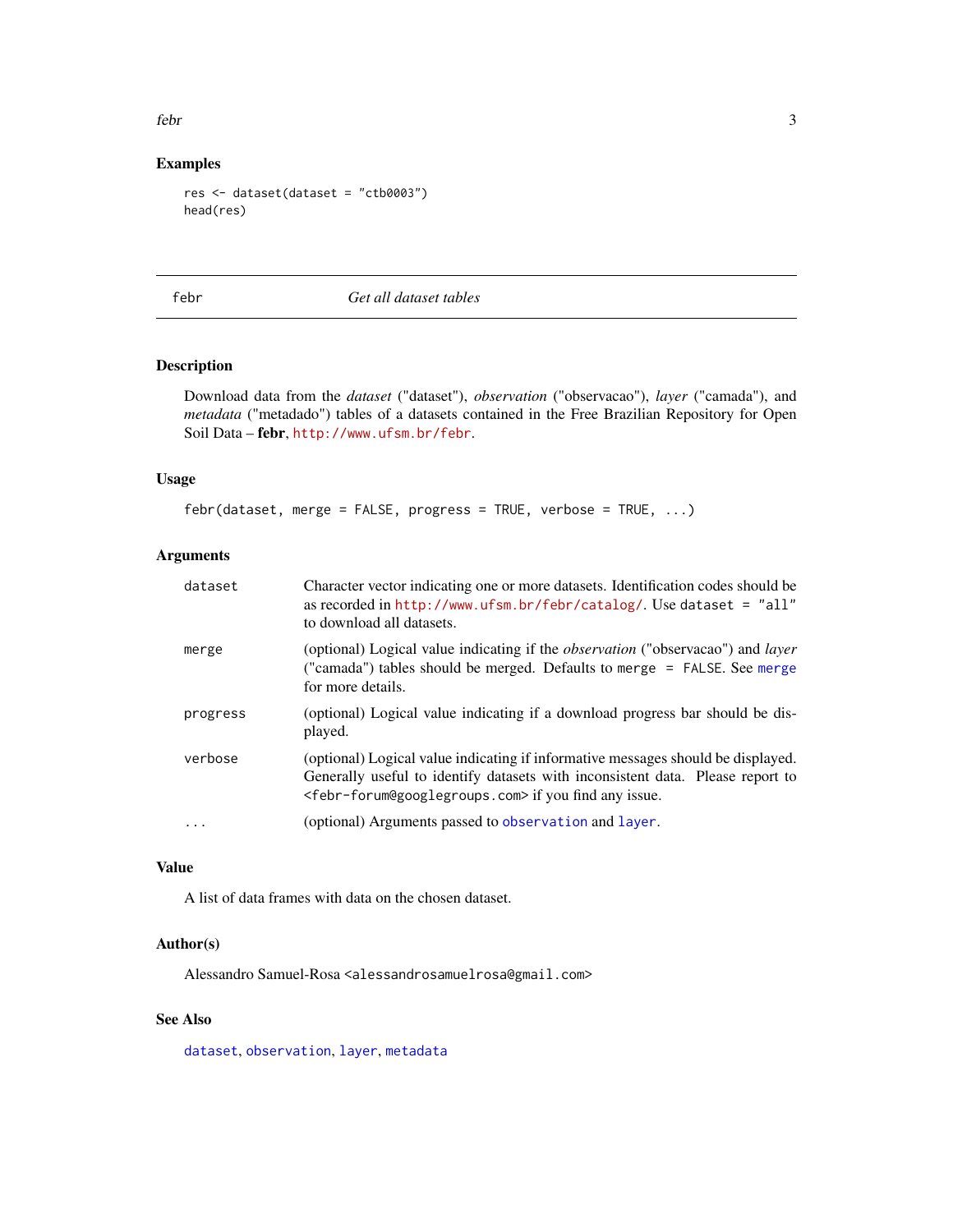#### Examples

```
res <- febr(dataset = "ctb0003", merge = TRUE, variable = "all")
str(res)
```
febr2spdf *Create an object of class* SpatialPointsDataFrame

#### Description

Set spatial coordinates and projection attributes to create an object of class SpatialPointsDataFrame from the *observation* ("observacao") table of one or more standardized datasets contained in the Free Brazilian Repository for Open Soil Data – febr, <http://www.ufsm.br/febr>.

#### Usage

febr2spdf(obj)

#### Arguments

obj Object of class data. frame downloaded from februsing function [observation](#page-10-1).

#### Value

An object of class SpatialPointsDataFrame

#### Author(s)

Alessandro Samuel-Rosa <alessandrosamuelrosa@gmail.com>

#### Examples

```
library(magrittr)
observation(dataset = "ctb0003", variable = "taxon",progress = FALSE, verbose = FALSE) %>%
 febr2spdf() %>%
 sp::spplot(zcol = "taxon_sibcs_2009", auto.key = list(columns = 3), scales = list(draw = TRUE))
```
<span id="page-3-0"></span>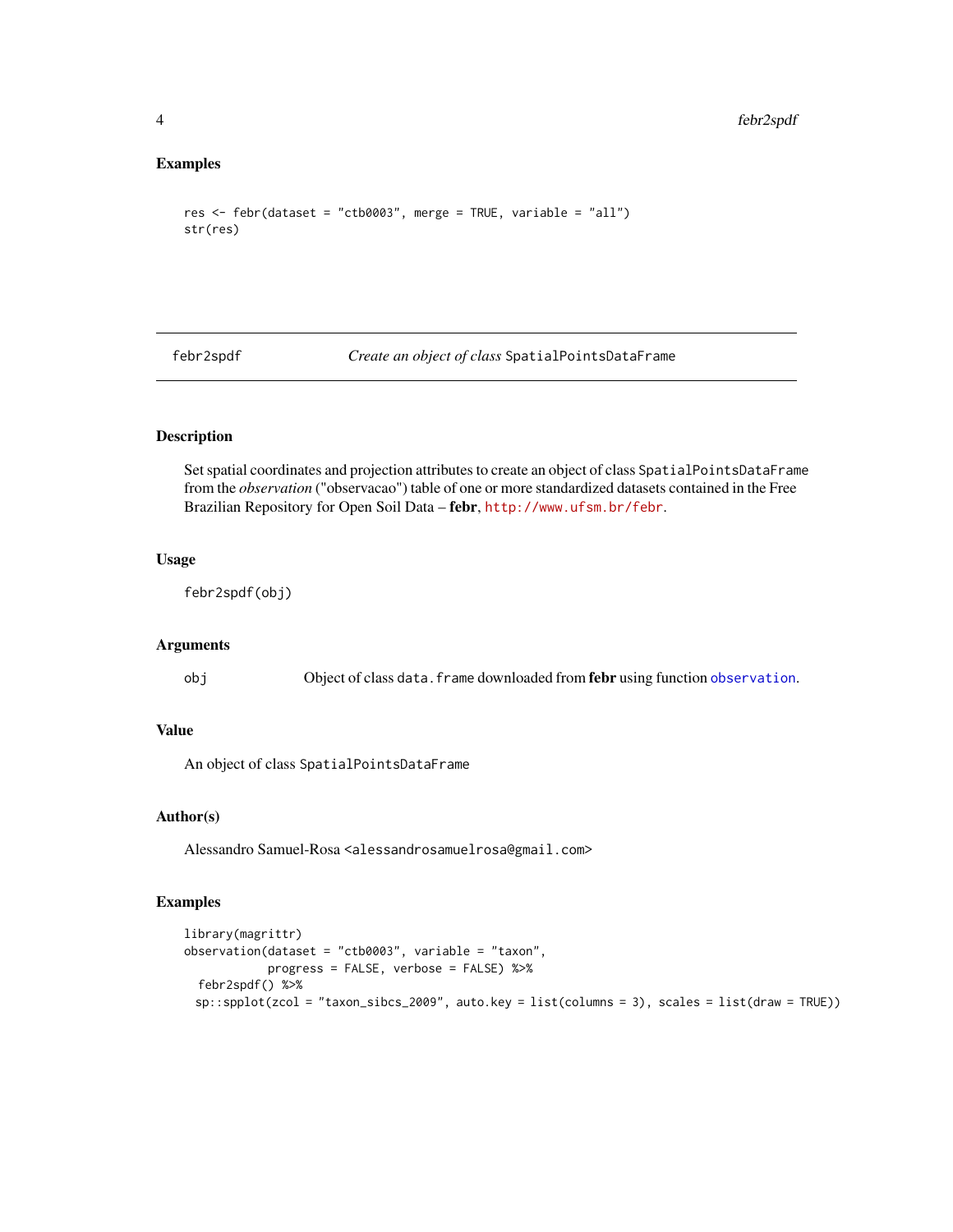<span id="page-4-0"></span>

#### Description

Write data downloaded from the Free Brazilian Repository for Open Soil Data – febr, [http://](http://www.ufsm.br/febr) [www.ufsm.br/febr](http://www.ufsm.br/febr) – to an Excel workbook.

#### Usage

 $febr2xlsx(x, file, row.name = FALSE, ...)$ 

#### Arguments

| $\mathsf{x}$            | A data. frame or list of data. frames to write to the Excel workbook.                                         |
|-------------------------|---------------------------------------------------------------------------------------------------------------|
| file                    | Character string indicating the path to the output XLSX file.                                                 |
| row.names               | (optional) Logical value indicating whether the row names of x are to be written<br>along with x to the file. |
| $\cdot$ $\cdot$ $\cdot$ | (optional) Further arguments passed to write.xlsx.                                                            |

#### Author(s)

Alessandro Samuel-Rosa <alessandrosamuelrosa@gmail.com>

#### Examples

```
dts <-
  febr::febr(dataset = "ctb0013",
             variable = "all",
             merge = TRUE,
             progress = FALSE, verbose = FALSE)
febr2xlsx(x = dts, file = tempfile(fileext = ".xlsx"))
```

```
goto Go to febr
```
#### Description

Go to one of the web pages of the Free Brazilian Repository for Open Soil Data – febr –, including project and dataset web pages.

#### Usage

goto(dataset, table, page)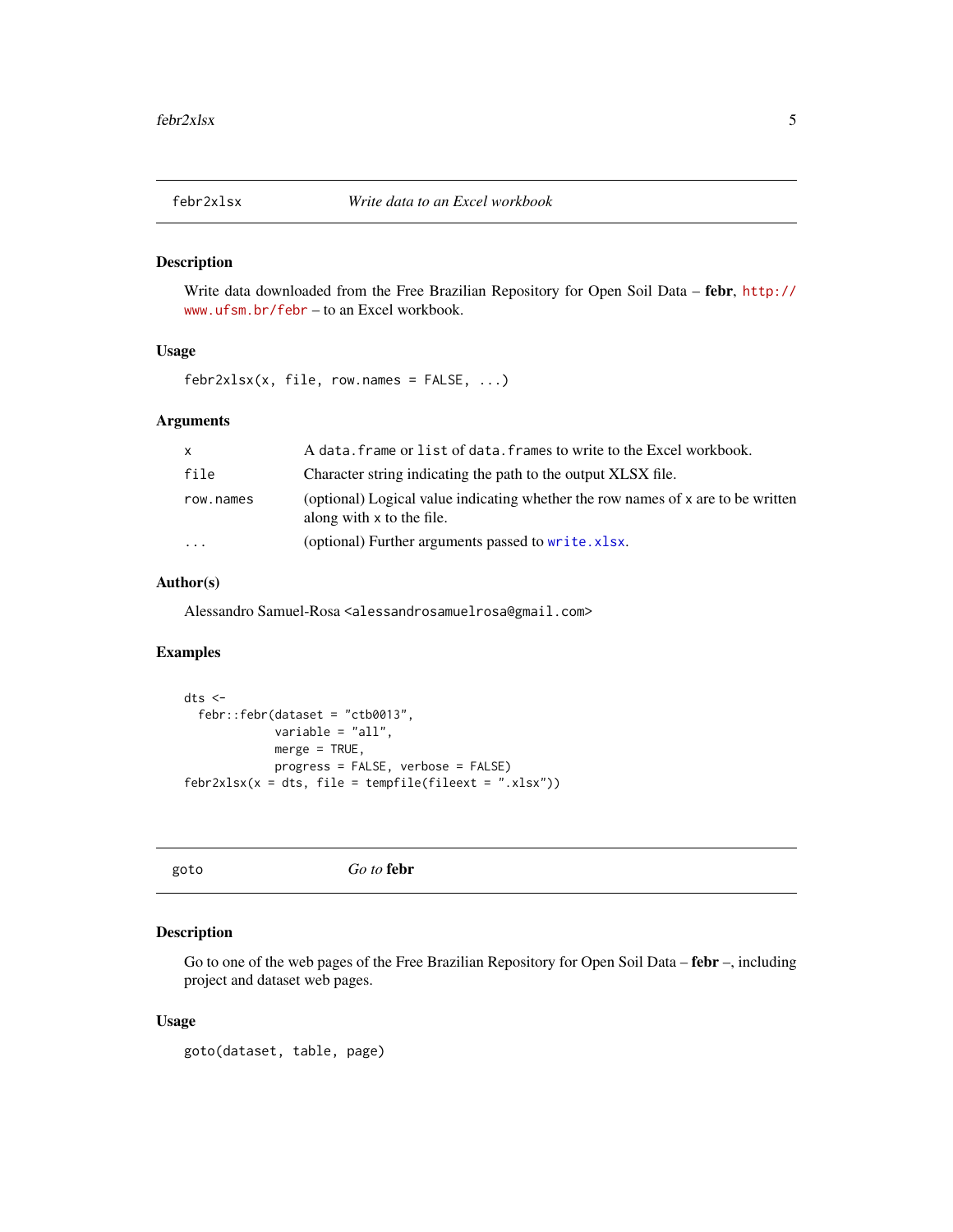#### <span id="page-5-0"></span>Arguments

| dataset | Character vector indicating one dataset. The identification code should be as<br>recorded in http://www.ufsm.br/febr/catalog/.                                                                                        |
|---------|-----------------------------------------------------------------------------------------------------------------------------------------------------------------------------------------------------------------------|
| table   | Character string indicating a table, i.e. the <i>dataset</i> table, "dataset", the <i>obser-</i><br><i>vation</i> table, "observacao", the <i>layer</i> table, "camada", or the <i>metadata</i> table,<br>"metadado". |
| page    | Character string indicating a web page of the <b>febr</b> . Options are: "febr", "view",<br>"catalog", "search", "book", "package", "github", "forum", "unit", and<br>"standard".                                     |

#### Author(s)

Alessandro Samuel-Rosa <alessandrosamuelrosa@gmail.com>

#### Examples

# Go to the main project page  $goto(page = "febr")$ 

<span id="page-5-1"></span>header *Get table header*

#### Description

Download header data (column names and measurement units) from the *layer* ("camada") or *observation* ("observacao") table of one or more datasets contained in the Free Brazilian Repository for Open Soil Data – febr, <http://www.ufsm.br/febr>. This is useful to check what are the variables contained in a dataset before downloading it via [layer](#page-6-1) or [observation](#page-10-1).

#### Usage

```
header(dataset, table, variable, stack = FALSE, progress = TRUE,
  verbose = TRUE)
```

| dataset  | Character vector indicating one or more datasets. Identification codes should be<br>as recorded in $http://www.ufsm.br/febr/catalog/.$ Use dataset = "all"<br>to download all datasets.                                                                                                                          |
|----------|------------------------------------------------------------------------------------------------------------------------------------------------------------------------------------------------------------------------------------------------------------------------------------------------------------------|
| table    | Character string indicating a table, i.e. the <i>layer</i> table, "camada", or the <i>obser</i> -<br><i>vation</i> table, "observacao".                                                                                                                                                                          |
| variable | (optional) Character vector indicating one or more variables. Accepts only gen-<br>eral identification codes, e.g. "ferro" and "carbono". If missing, then a set<br>of standard identification variables is downloaded. Use variable $=$ "all" to<br>download all variables. See 'Details' for more information. |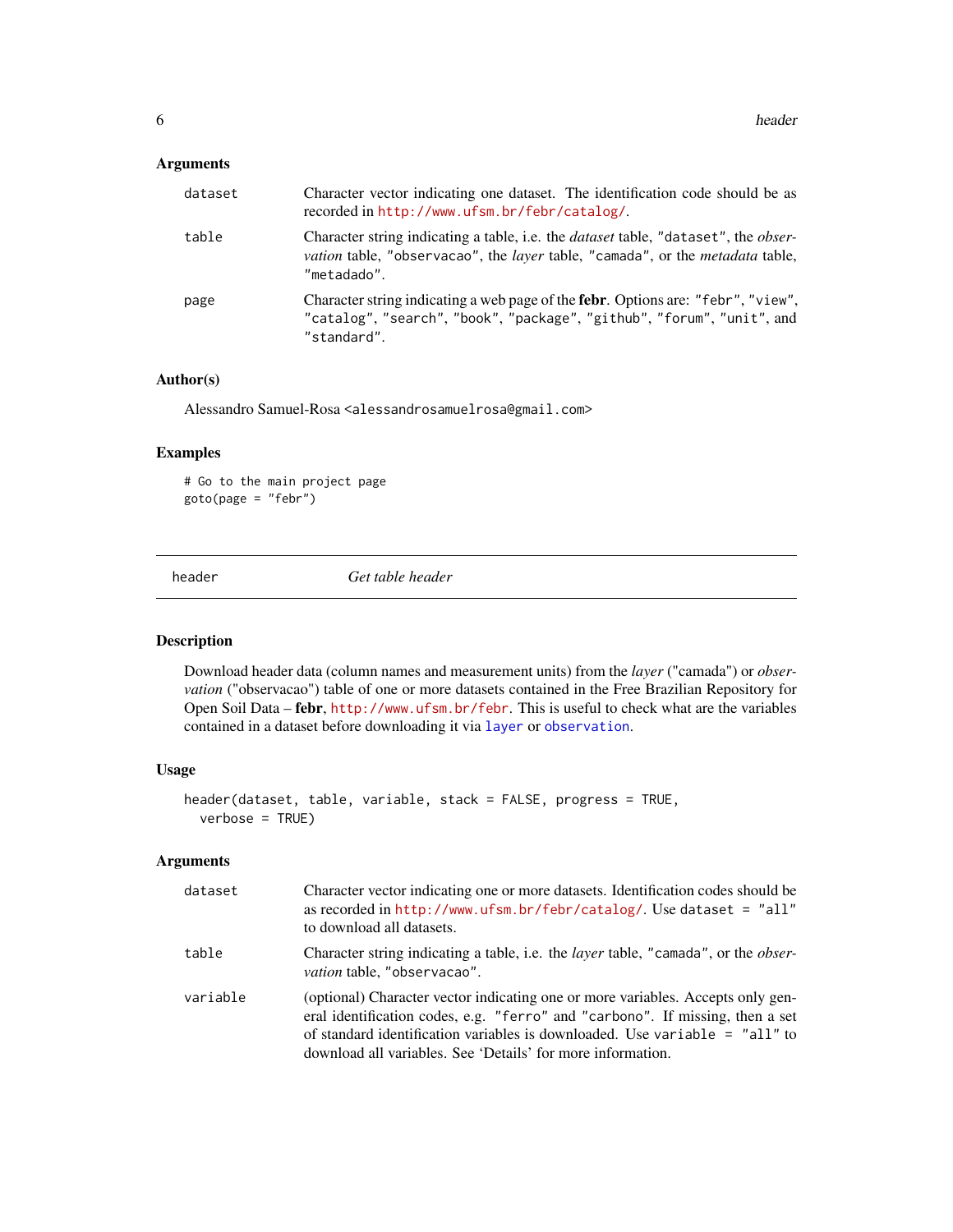#### <span id="page-6-0"></span>layer 7 and 2008 and 2008 and 2008 and 2008 and 2008 and 2008 and 2008 and 2008 and 2008 and 2008 and 2008 and 2008 and 2008 and 2008 and 2008 and 2008 and 2008 and 2008 and 2008 and 2008 and 2008 and 2008 and 2008 and 200

| stack    | (optional) Logical value indicating if tables from different datasets should be<br>stacked on a single table for output. Requires standardization = $list$ (units = TRUE)<br>$-$ see below. Defaults to stack = FALSE, the output being a list of tables. |
|----------|-----------------------------------------------------------------------------------------------------------------------------------------------------------------------------------------------------------------------------------------------------------|
| progress | (optional) Logical value indicating if a download progress bar should be dis-<br>played.                                                                                                                                                                  |
| verbose  | (optional) Logical value indicating if informative messages should be displayed.<br>Generally useful to identify datasets with inconsistent data. Please report to<br><febr-forum@googlegroups.com> if you find any issue.</febr-forum@googlegroups.com>  |

#### Details

Standard identification variables: Standard identification variables and their content depend on the chosen table. See documentation of [layer](#page-6-1) and [observation](#page-10-1).

#### Value

A list of data frames or a data frame with table header data (column names and measurement units) on the chosen variable(s) of the chosen dataset(s).

#### Author(s)

Alessandro Samuel-Rosa <alessandrosamuelrosa@gmail.com>

#### See Also

[layer](#page-6-1), [observation](#page-10-1)

#### Examples

```
res <- header(dataset = c("ctb0001", "ctb0003"), table = "camada", variable = "ferro", stack = TRUE)
id <- grep("ferro_", colnames(res))
col <- colnames(res)[id]
col[order(col)]
```
<span id="page-6-1"></span>layer *Get* layer *table*

#### Description

Download data from the *layer* ("camada") table of one or more datasets contained in the Free Brazilian Repository for Open Soil Data – febr, <http://www.ufsm.br/febr>. This includes sampling depth, horizon designation, and variables such as pH, carbon content, clay content, and much more. Use [header](#page-5-1) if you want to check what are the variables contained in the *layer* table of a dataset before downloading it.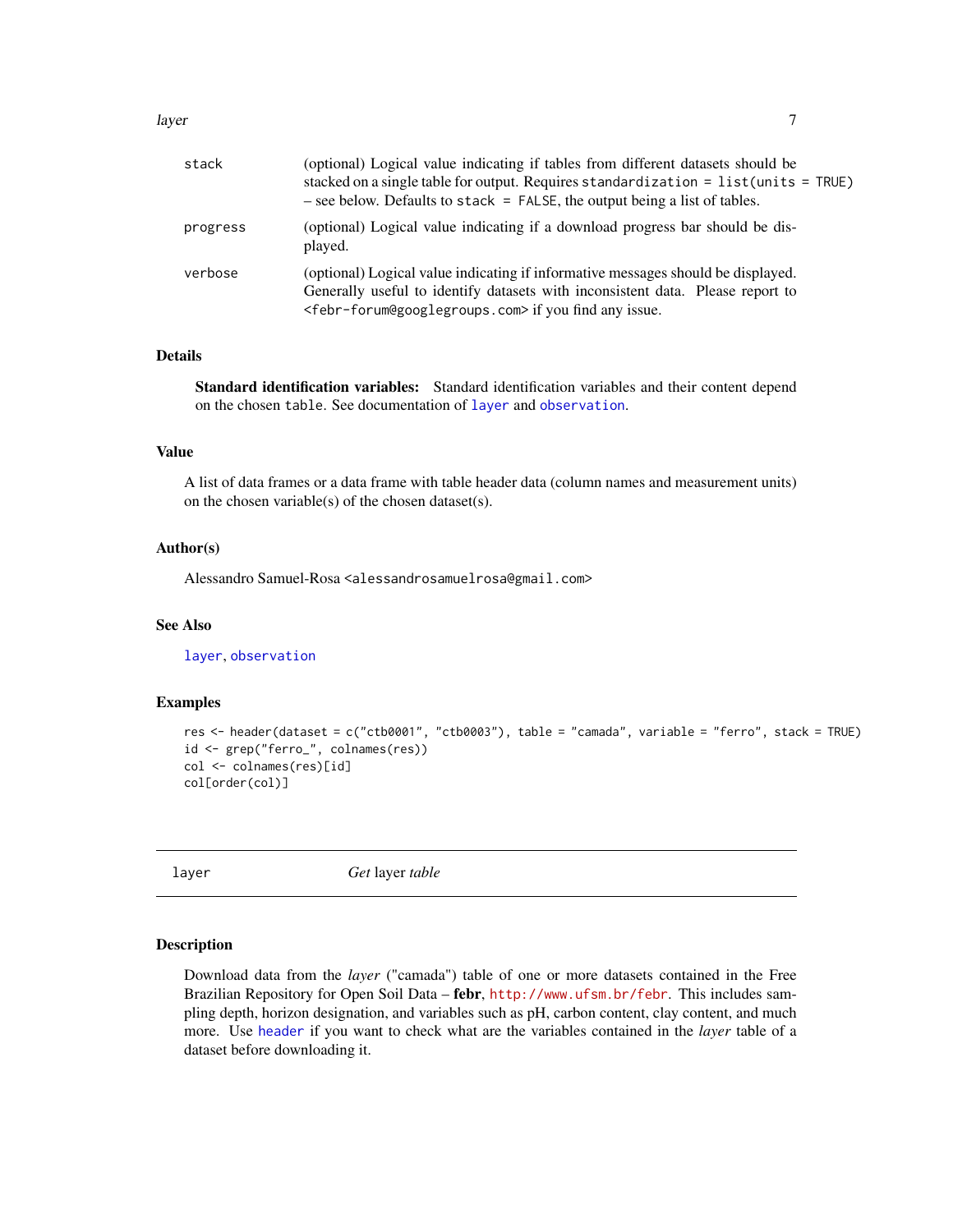#### Usage

```
layer(dataset, variable, stack = FALSE, missing = list(depth = "keep",
 data = "keep"), standardization = list(plus.size) = "keep", plus.depth =2.5, lessthan.sign = "keep", lessthan.frac = 0.5, repetition = "keep",
 combine.fun = "mean", transition = "keep", smoothing.fun = "mean", units
 = FALSE, round = FALSE), harmonization = list(harmonize = FALSE, level
 = 2), progress = TRUE, verbose = TRUE)
```

| dataset         | Character vector indicating one or more datasets. Identification codes should be<br>as recorded in http://www.ufsm.br/febr/catalog/. Use dataset = "all"<br>to download all datasets.                                                                                                                                                                                                |
|-----------------|--------------------------------------------------------------------------------------------------------------------------------------------------------------------------------------------------------------------------------------------------------------------------------------------------------------------------------------------------------------------------------------|
| variable        | (optional) Character vector indicating one or more variables. Accepts only gen-<br>eral identification codes, e.g. "ferro" and "carbono". If missing, then a set<br>of standard identification variables is downloaded. Use variable = "all" to<br>download all variables. See 'Details' for more information.                                                                       |
| stack           | (optional) Logical value indicating if tables from different datasets should be<br>stacked on a single table for output. Requires standardization = list(units = TRUE)<br>$-$ see below. Defaults to stack = FALSE, the output being a list of tables.                                                                                                                               |
| missing         | (optional) List with named sub-arguments indicating what should be done with<br>a layer missing data on sampling depth, depth, or data on variable(s), data.<br>Options are "keep" (default) and "drop".                                                                                                                                                                             |
| standardization |                                                                                                                                                                                                                                                                                                                                                                                      |
|                 | (optional) List with named sub-arguments indicating how to perform data stan-<br>dardization.                                                                                                                                                                                                                                                                                        |
|                 | • plus sign Character string indicating what should be done with the plus<br>sign (+) commonly used along with the inferior limit of the bottom layer of<br>an observation. Options are "keep" (default), "add", and "remove".                                                                                                                                                       |
|                 | · plus.depth Numeric value indicating the depth increment (in centimeters)<br>when processing the plus sign $(+)$ with plus sign = "add". Defaults to<br>plus.depth = $2.5$ .                                                                                                                                                                                                        |
|                 | • lessthan.sign Character string indicating what should be done with the<br>less-than sign $(\le)$ used to indicate that the value of a variable is below the<br>lower limit of detection. Options are "keep" (default), "subtract", and<br>"remove".                                                                                                                                |
|                 | • lessthan. frac Numeric value between 0 and 1 (a fraction) by which the<br>lower limit of detection should be subtracted when less than. sign = "subtract".<br>Defaults to less than. frac = $0.5$ , i.e. subtract 50% from the lower limit<br>of detection.                                                                                                                        |
|                 | • repetition Character string indicating what should be done with repeti-<br>tions, i.e. repeated measurements of layers in an observation. Options are<br>"keep" (default) and "combine". In the latter case, it is recommended to<br>set lessthan.sign = "subtract" or lessthan.sign = "remove".<br>• combine. fun Character string indicating the function that should be used to |
|                 | combine repeated measurements of layers in an observation when repetition = "combine".<br>Options are "mean" (default), "min", "max", and "median".                                                                                                                                                                                                                                  |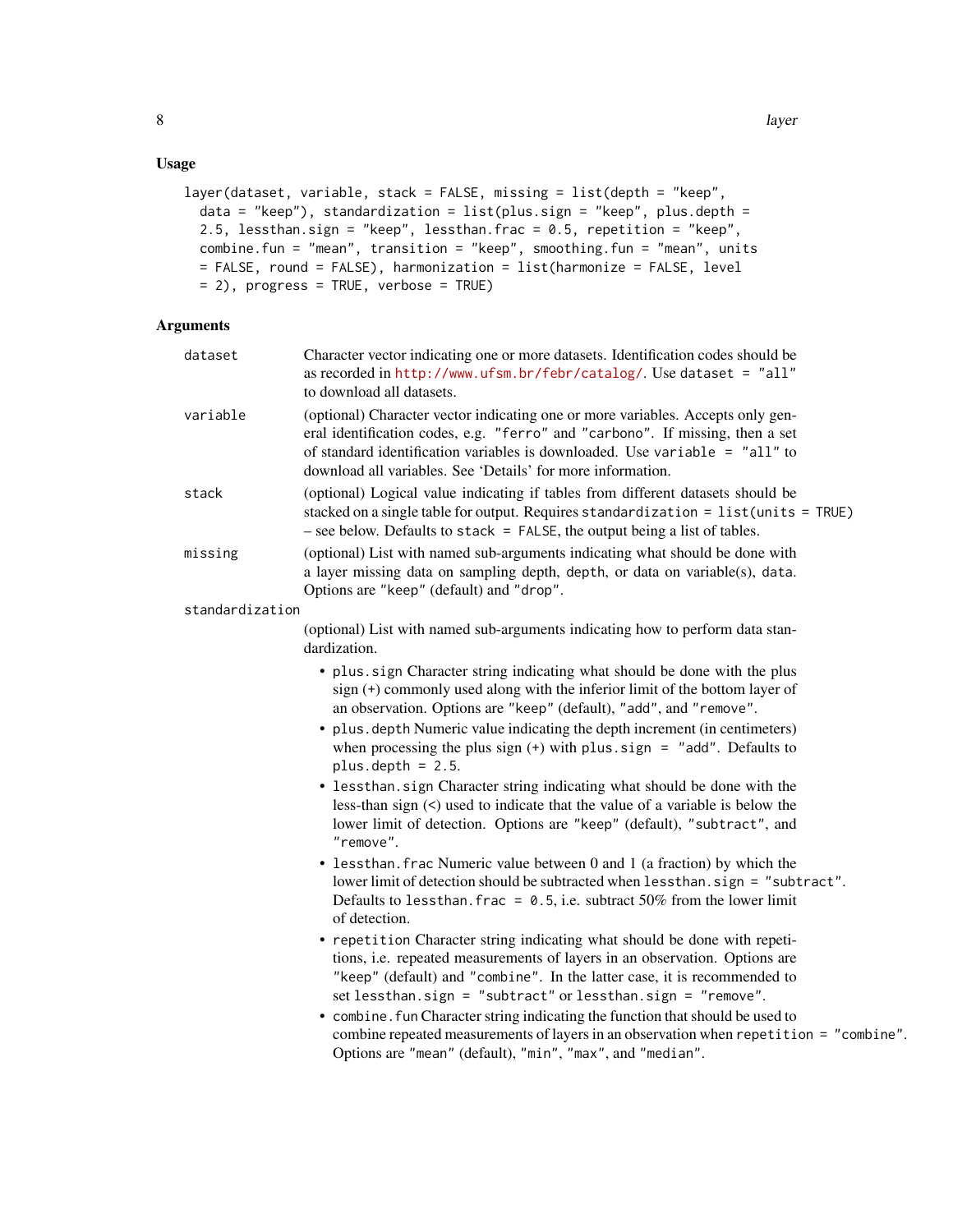<span id="page-8-0"></span>

|               | • transition Character string indicating what should be done about the<br>wavy and irregular transition between subsequent layers in an observation.<br>Options are "keep" (default) and "smooth".                                                                                                                                                                      |
|---------------|-------------------------------------------------------------------------------------------------------------------------------------------------------------------------------------------------------------------------------------------------------------------------------------------------------------------------------------------------------------------------|
|               | • smoothing. fun Character string indicating the function that should be used<br>to smooth wavy and irregular transitions between subsequent layers in an<br>observation when transition = $"smooth"$ . Options are "mean" (default),<br>"min", "max", and "median".                                                                                                    |
|               | • units Logical value indicating if the measurement units of the continuous<br>variable(s) should be converted to the standard measurement unit(s). De-<br>faults to units = FALSE, i.e. no conversion is performed. See standard<br>for more information.                                                                                                              |
|               | • round Logical value indicating if the values of the continuous variable(s)<br>should be rounded to the standard number of decimal places. Requires<br>units = TRUE. Defaults to round = FALSE, i.e. no rounding is performed.<br>See standard for more information.                                                                                                   |
| harmonization | (optional) List with named sub-arguments indicating if and how to perform data<br>harmonization.                                                                                                                                                                                                                                                                        |
|               | • harmonize Logical value indicating if data should be harmonized? De-<br>faults to harmonize = $FALSE$ , i.e. no harmonization is performed.<br>• level Integer value indicating the number of levels of the identification<br>code of the variable(s) that should be considered for harmonization. De-<br>faults to $level = 2$ . See 'Details' for more information. |
| progress      | (optional) Logical value indicating if a download progress bar should be dis-<br>played.                                                                                                                                                                                                                                                                                |
| verbose       | (optional) Logical value indicating if informative messages should be displayed.<br>Generally useful to identify datasets with inconsistent data. Please report to<br><febr-forum@googlegroups.com> if you find any issue.</febr-forum@googlegroups.com>                                                                                                                |

#### Details

Standard identification variables: Standard identification variables and their content are as follows:

- dataset\_id. Identification code of the dataset in febr to which an observation belongs.
- observacao\_id. Identification code of an observation in febr.
- camada\_id. Sequential layer number, from top to bottom.
- camada\_nome. Layer designation according to some standard description guide.
- amostra\_id. Laboratory number of a sample.
- profund\_sup. Upper boundary of a layer (cm).
- profund\_inf. Lower boundary of a layer (cm).

Further details about the content of the standard identification variables can be found in [http:](http://www.ufsm.br/febr/book/) [//www.ufsm.br/febr/book/](http://www.ufsm.br/febr/book/) (in Portuguese).

Harmonization: Data harmonization consists of converting the values of a variable determined using some method  $B$  so that they are (approximately) equivalent to the values that would have been obtained if the standard method *A* had been used instead. For example, converting carbon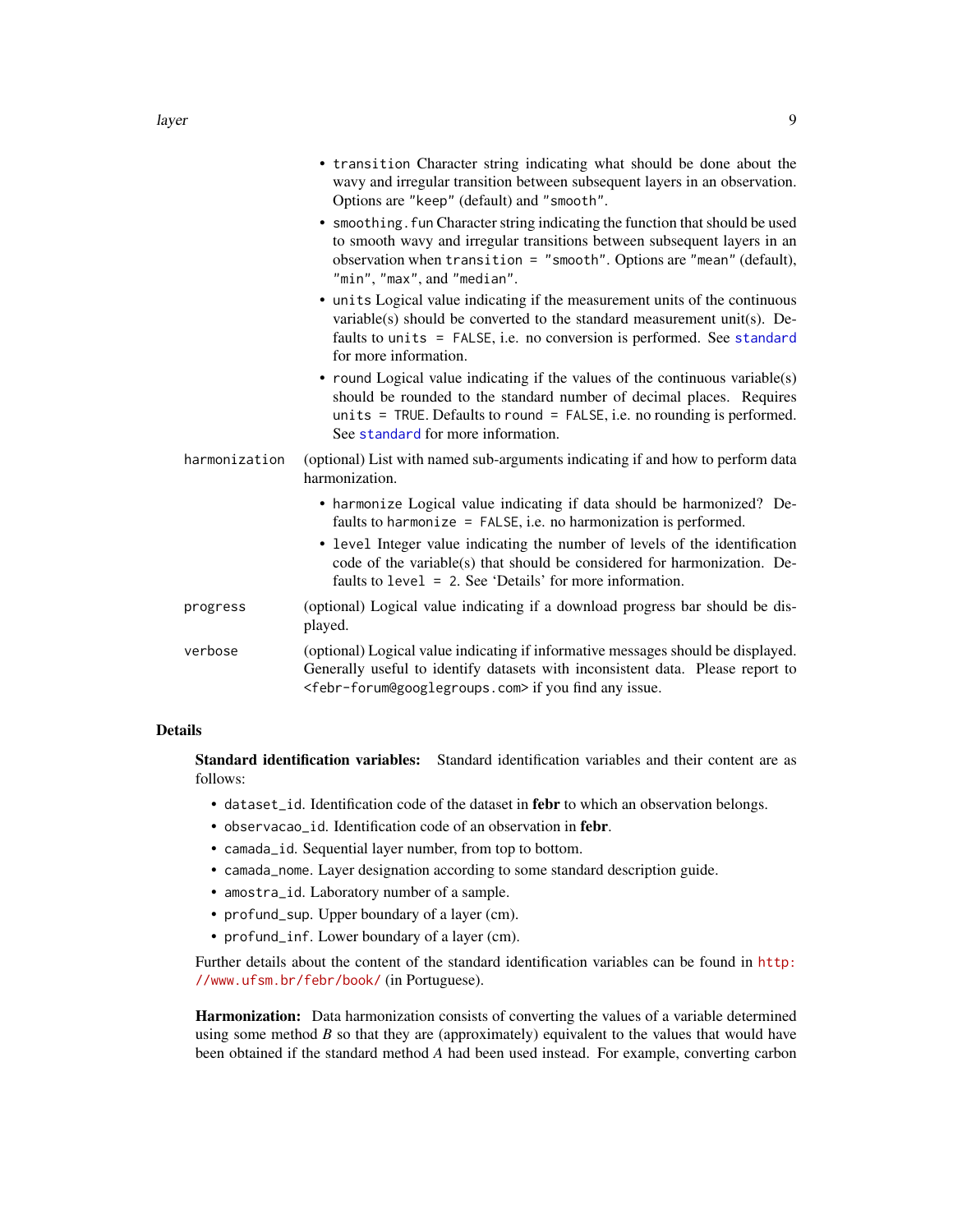content values obtained using a wet digestion method to the standard dry combustion method is data harmonization.

A heuristic data harmonization procedure is implemented in the febr package. It consists of grouping variables based on a chosen number of levels of their identification code. For example, consider a variable with an identification code composed of four levels, aaa\_bbb\_ccc\_ddd, where aaa is the first level and ddd is the fourth level. Now consider a related variable, aaa\_bbb\_eee\_fff. If the harmonization is to consider all four coding levels (level  $= 4$ ), then these two variables will remain coded as separate variables. But if level = 2, then both variables will be re-coded as aaa\_bbb, thus becoming the same variable.

#### Value

A list of data frames or a data frame with data on the chosen variable(s) of the chosen dataset(s).

#### Author(s)

Alessandro Samuel-Rosa <alessandrosamuelrosa@gmail.com>

#### See Also

[observation](#page-10-1), [standard](#page-13-1), [unit](#page-14-1)

#### Examples

res <- layer(dataset = "ctb0013") str(res)

<span id="page-9-1"></span>

metadata *Get* metadata *table*

#### **Description**

Download data from the *metadata* ("metadado") table of one or more datasets contained in the Free Brazilian Repository for Open Soil Data – febr, <http://www.ufsm.br/febr>. This includes variable names, description of analytical methods, and identification of analysis laboratories.

#### Usage

```
metadata(dataset, progress = TRUE, verbose = TRUE)
```

| dataset  | Character vector indicating one or more datasets. Identification codes should be         |
|----------|------------------------------------------------------------------------------------------|
|          | as recorded in $http://www.ufsm.br/febr/catalog/$ . Use dataset = "all"                  |
|          | to download all datasets.                                                                |
| progress | (optional) Logical value indicating if a download progress bar should be dis-<br>played. |

<span id="page-9-0"></span>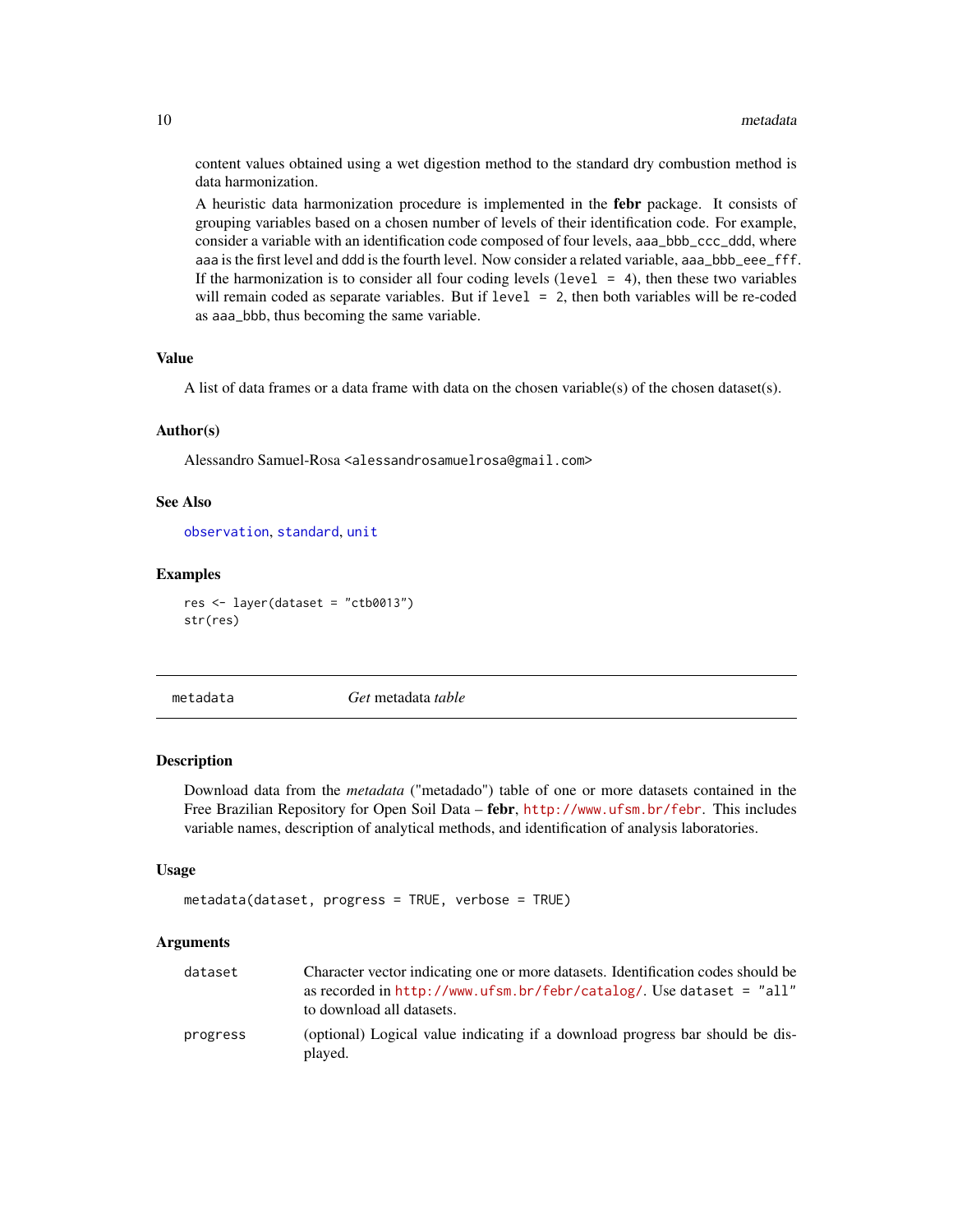#### <span id="page-10-0"></span>observation and the set of the set of the set of the set of the set of the set of the set of the set of the set of the set of the set of the set of the set of the set of the set of the set of the set of the set of the set

| verbose | (optional) Logical value indicating if informative messages should be displayed.   |  |
|---------|------------------------------------------------------------------------------------|--|
|         | Generally useful to identify datasets with inconsistent data. Please report to     |  |
|         | <febr-forum@googlegroups.com> if you find any issue.</febr-forum@googlegroups.com> |  |

#### Value

A list of data frames or a data frame with metadata of the chosen dataset(s).

#### Author(s)

Alessandro Samuel-Rosa <alessandrosamuelrosa@gmail.com>

#### Examples

res <- metadata(dataset = "ctb0003") head(res)

<span id="page-10-1"></span>observation *Get* observation *table*

#### Description

Download data from the *observation* ("observacao") table of one or more datasets contained in the Free Brazilian Repository for Open Soil Data – febr, <http://www.ufsm.br/febr>. This includes spatial coordinates, observation date, and variables such as geology, land use and vegetation, local topography, and much more. Use [header](#page-5-1) if you want to check what are the variables contained in the *observation* table of a dataset before downloading it.

#### Usage

```
observation(dataset, variable, stack = FALSE, missing = list(coord =
  "keep", time = "keep", data = "keep"), standardization = list(crs =
 NULL, time.format = NULL, units = FALSE, round = FALSE),
 harmonization = list(harmonize = FALSE, level = 2), progress = TRUE,
  verbose = TRUE)
```

| dataset  | Character vector indicating one or more datasets. Identification codes should be<br>as recorded in $http://www.ufsm.br/febr/catalog/$ . Use dataset = "all"<br>to download all datasets.                                                                                                                         |
|----------|------------------------------------------------------------------------------------------------------------------------------------------------------------------------------------------------------------------------------------------------------------------------------------------------------------------|
| variable | (optional) Character vector indicating one or more variables. Accepts only gen-<br>eral identification codes, e.g. "ferro" and "carbono". If missing, then a set<br>of standard identification variables is downloaded. Use variable $=$ "all" to<br>download all variables. See 'Details' for more information. |
| stack    | (optional) Logical value indicating if tables from different datasets should be<br>stacked on a single table for output. Requires standardization = $list$ (units = TRUE)<br>$-$ see below. Defaults to stack = FALSE, the output being a list of tables.                                                        |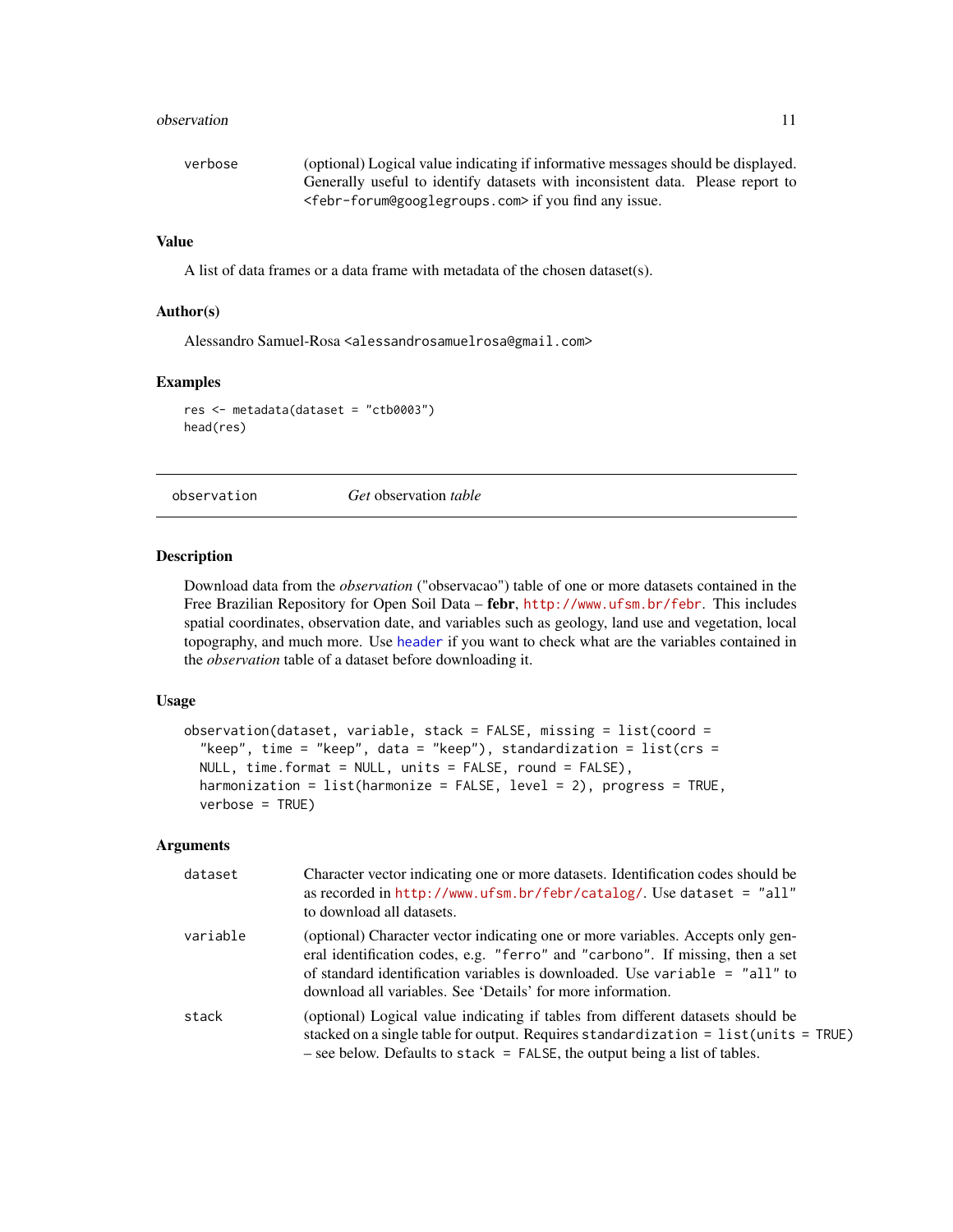<span id="page-11-0"></span>

| missing         | (optional) List with named sub-arguments indicating what should be done with<br>an observation missing spatial coordinates, coord, date of observation, time, or<br>data on variables, data? Options are "keep" (default) and "drop".                                                                                                                         |  |
|-----------------|---------------------------------------------------------------------------------------------------------------------------------------------------------------------------------------------------------------------------------------------------------------------------------------------------------------------------------------------------------------|--|
| standardization |                                                                                                                                                                                                                                                                                                                                                               |  |
|                 | (optional) List with named sub-arguments indicating how to perform data stan-<br>dardization.                                                                                                                                                                                                                                                                 |  |
|                 | • crs Character string indicating the EPSG code of the coordinate reference<br>system (CRS) to which spatial coordinates should be transformed. For ex-<br>ample, crs = "EPSG: 4674", i.e. SIRGAS 2000, the standard CRS for<br>Brazil - see more at http://spatialreference.org/ref/epsg/. De-<br>faults to crs = NULL, i.e. no transformation is performed. |  |
|                 | • time. format Character string indicating how to format dates. For example,<br>time.format = "%d-%m-%Y", i.e. dd-mm-yyyy such as in $31-12-2001$ .<br>Defaults to time. format = NULL, i.e. no formatting is performed. See<br>as. Date for more details.                                                                                                    |  |
|                 | • units Logical value indicating if the measurement units of the continuous<br>variable(s) should be converted to the standard measurement unit(s). De-<br>faults to units = FALSE, i.e. no conversion is performed. See standard<br>for more information.                                                                                                    |  |
|                 | • round Logical value indicating if the values of the continuous variable(s)<br>should be rounded to the standard number of decimal places. Requires<br>units = TRUE. Defaults to round = FALSE, i.e. no rounding is performed.<br>See standard for more information.                                                                                         |  |
| harmonization   | (optional) List with named sub-arguments indicating if and how to perform data<br>harmonization.                                                                                                                                                                                                                                                              |  |
|                 | • harmonize Logical value indicating if data should be harmonized? De-<br>faults to harmonize = $FALSE$ , i.e. no harmonization is performed.                                                                                                                                                                                                                 |  |
|                 | • level Integer value indicating the number of levels of the identification<br>code of the variable(s) that should be considered for harmonization. De-<br>faults to level = 2. See 'Details' for more information.                                                                                                                                           |  |
| progress        | (optional) Logical value indicating if a download progress bar should be dis-<br>played.                                                                                                                                                                                                                                                                      |  |
| verbose         | (optional) Logical value indicating if informative messages should be displayed.<br>Generally useful to identify datasets with inconsistent data. Please report to<br><febr-forum@googlegroups.com> if you find any issue.</febr-forum@googlegroups.com>                                                                                                      |  |

#### Details

Standard identification variables: Standard identification variables and their content are as follows:

- dataset\_id. Identification code of the dataset in febr to which an observation belongs.
- observacao\_id. Identification code of an observation in febr.
- sisb\_id. Identification code of an observation in the Brazilian Soil Information System maintained by the Brazilian Agricultural Research Corporation (EMBRAPA) at [https://](https://www.bdsolos.cnptia.embrapa.br/consulta_publica.html) [www.bdsolos.cnptia.embrapa.br/consulta\\_publica.html](https://www.bdsolos.cnptia.embrapa.br/consulta_publica.html).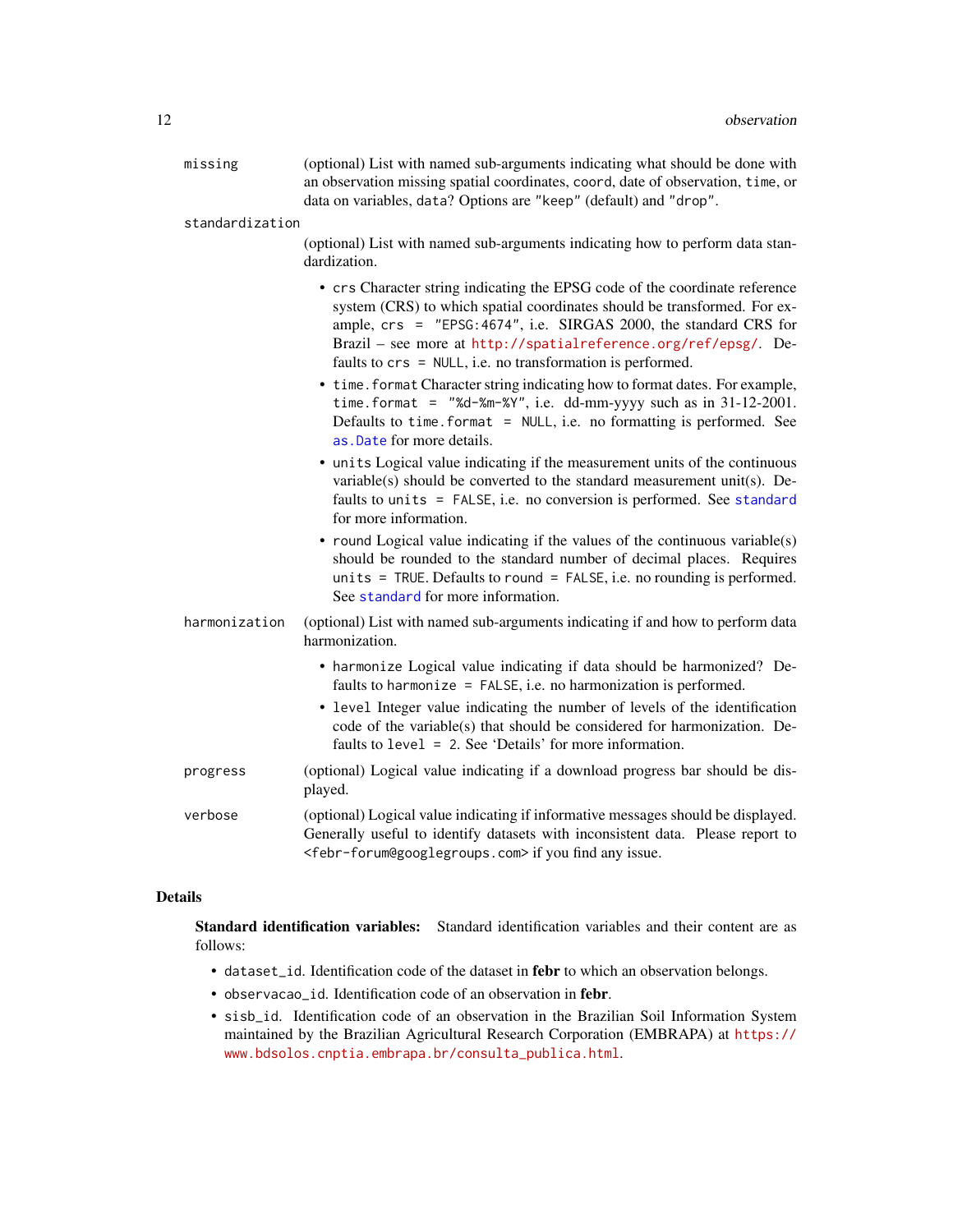#### <span id="page-12-0"></span>observation and the set of the set of the set of the set of the set of the set of the set of the set of the set of the set of the set of the set of the set of the set of the set of the set of the set of the set of the set

- ibge\_id. Identification code of an observation in the database of the Brazilian Institute of Geography and Statistics (IBGE) at [http://www.downloads.ibge.gov.br/downloads\\_](http://www.downloads.ibge.gov.br/downloads_geociencias.htm#) [geociencias.htm#](http://www.downloads.ibge.gov.br/downloads_geociencias.htm#).
- observacao\_data. Date (dd-mm-yyyy) in which an observation was made.
- coord\_sistema. EPSG code of the coordinate reference system.
- coord\_x. Longitude ( $\degree$ ) or easting (m).
- coord\_y. Latitude (°) or northing (m).
- coord\_precisao. Precision with which x- and y-coordinates were determined (m).
- coord\_fonte. Source of the x- and y-coordinates.
- pais\_id. Country code (ISO 3166-1 alpha-2).
- estado\_id. Code of the Brazilian federative unit where an observation was made.
- municipio\_id. Name of the Brazilian county where as observation was made.
- amostra\_tipo. Type of sample taken.
- amostra\_quanti. Number of samples taken.
- amostra\_area. Sampling area.

Further details about the content of the standard identification variables can be found in [http:](http://www.ufsm.br/febr/book/) [//www.ufsm.br/febr/book/](http://www.ufsm.br/febr/book/) (in Portuguese).

Harmonization: Data harmonization consists of converting the values of a variable determined using some method *B* so that they are (approximately) equivalent to the values that would have been obtained if the standard method *A* had been used instead. For example, converting carbon content values obtained using a wet digestion method to the standard dry combustion method is data harmonization.

A heuristic data harmonization procedure is implemented in the febr package. It consists of grouping variables based on a chosen number of levels of their identification code. For example, consider a variable with an identification code composed of four levels, aaa\_bbb\_ccc\_ddd, where aaa is the first level and ddd is the fourth level. Now consider a related variable, aaa\_bbb\_eee\_fff. If the harmonization is to consider all four coding levels (level  $= 4$ ), then these two variables will remain coded as separate variables. But if level = 2, then both variables will be re-coded as aaa\_bbb, thus becoming the same variable.

#### Value

A list of data frames or a data frame with data on the chosen variable(s) of the chosen dataset(s).

#### Author(s)

Alessandro Samuel-Rosa <alessandrosamuelrosa@gmail.com>

#### See Also

#### [layer](#page-6-1), [standard](#page-13-1), [unit](#page-14-1)

#### Examples

```
res <- observation(dataset = "ctb0013", variable = "taxon")
str(res)
```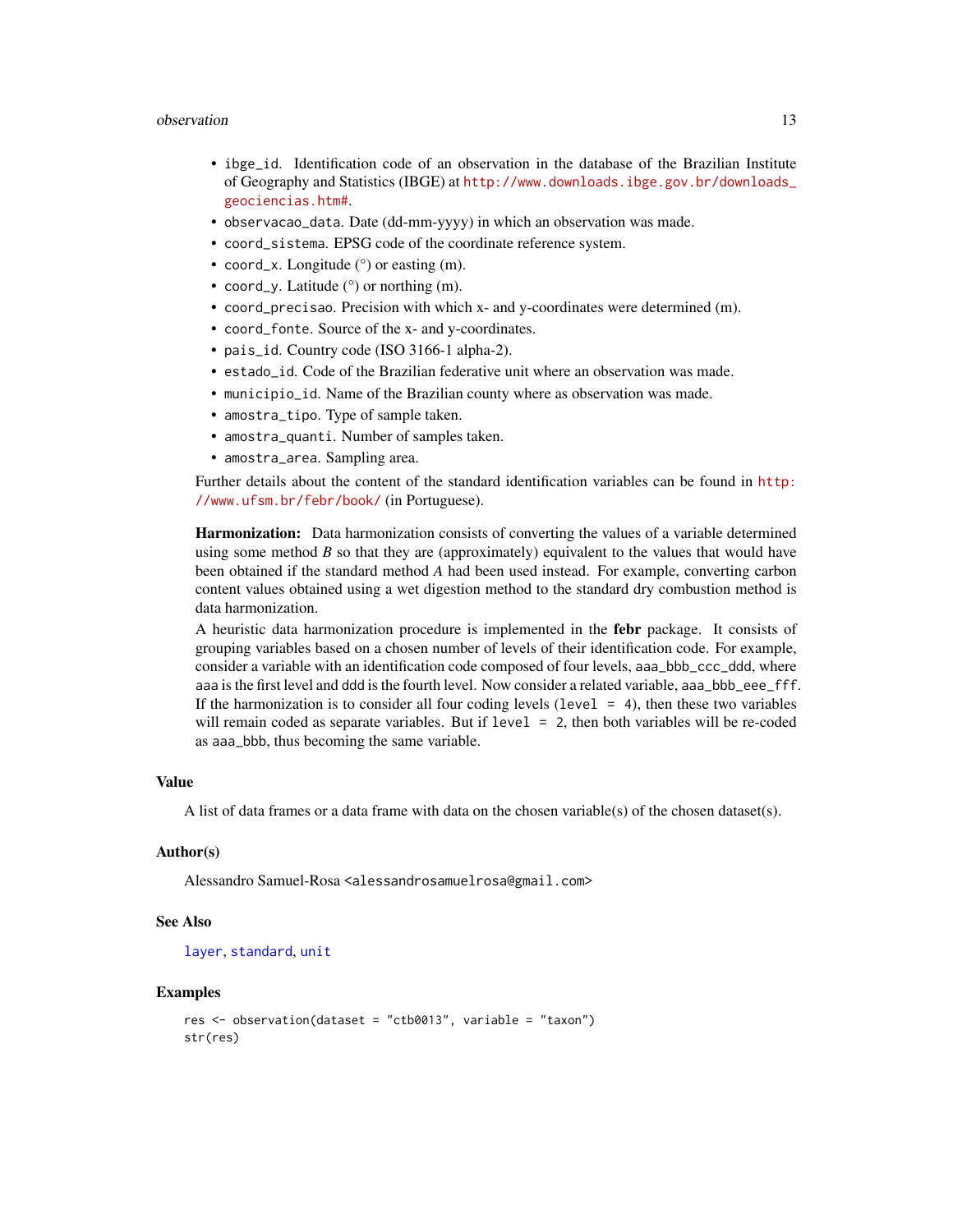<span id="page-13-1"></span><span id="page-13-0"></span>

#### Description

Download data from the standard ("febr-padrao") table of the Free Brazilian Repository for Open Soil Data

febr, <http://www.ufsm.br/febr>. This includes codes and names of variable, measurement units, number of decimal places, type of data, and description of analytical methods. This is used to standardize the data contained in a dataset when downloading it via [layer](#page-6-1) or [observation](#page-10-1).

#### Usage

standard(table, variable, unit, precision, expr)

#### Arguments

| table     | (optional) Character string indicating a table, i.e. the <i>layer</i> table, "camada", or<br>the <i>observation</i> table, "observacao".                                                                                                              |
|-----------|-------------------------------------------------------------------------------------------------------------------------------------------------------------------------------------------------------------------------------------------------------|
| variable  | (optional) Character vector indicating one or more variables. Accepts both spe-<br>cific identification codes, e.g. "ferro_oxalato_icpoes" and "carbono_cromo_30min150_mohr",<br>as well as general identification codes, e.g. "ferro" and "carbono". |
| unit      | (optional) Character vector indicating one or more measurement units. For ex-<br>ample, " $g/kg$ ", " $g/cm$ ^ 3", and "cmolc/kg".                                                                                                                    |
| precision | (optional) Integer vector indicating one or more number of decimal places.                                                                                                                                                                            |
| expr      | (optional) Character string to be parsed and evaluated as a regular expression.<br>For example, "campo_precisao > $0$ ". Usage requires some knowledge of the<br>structure of the <i>standard</i> table.                                              |

#### Value

A data frame with standards for selected variable(s).

#### Author(s)

Alessandro Samuel-Rosa <alessandrosamuelrosa@gmail.com>

#### References

Teixeira, P. C., Donagemma, G. K., Fontana, A., Teixeira, W. G. (2017) *Manual de Métodos de Análise de Solo*. Brasília: Embrapa.

#### See Also

The *standard* table at <https://goo.gl/hi77sB>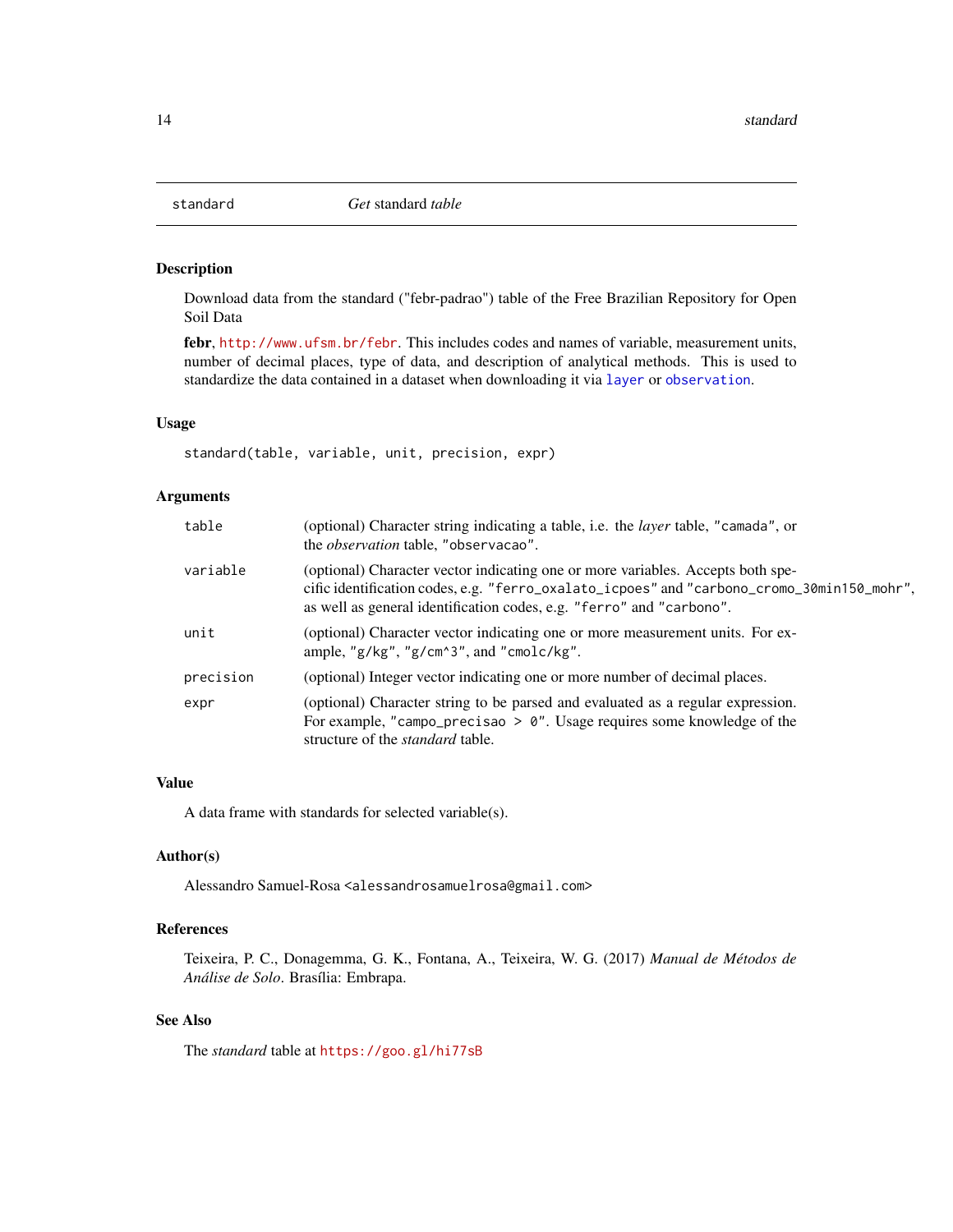<span id="page-14-0"></span>unit the contract of the contract of the contract of the contract of the contract of the contract of the contract of the contract of the contract of the contract of the contract of the contract of the contract of the contr

#### Examples

```
res <- standard(variable = "ferro")
head(res)
```
<span id="page-14-1"></span>

unit *Get* unit *table*

#### Description

Download data from the *unit* ("unidade") table of the Free Brazilian Repository for Open Soil Data – febr, <http://www.ufsm.br/febr>. This includes measurement units and conversion factors. This is used to standardize the data contained in a dataset when downloading it via [layer](#page-6-1) or [observation](#page-10-1).

#### Usage

unit(source, target)

#### Arguments

| source | (optional) Character vector indicating one or more source measurement units. |
|--------|------------------------------------------------------------------------------|
| target | (optional) Character vector indicating one or more target measurement units. |

#### Value

A data.frame with source and target measurement units and their corresponding conversion factors.

#### Author(s)

Alessandro Samuel-Rosa <alessandrosamuelrosa@gmail.com>

#### References

Teixeira, P. C., Donagemma, G. K., Fontana, A., Teixeira, W. G. (2017) *Manual de Métodos de Análise de Solo*. Brasília: Embrapa.

#### See Also

The *unit* table at <https://goo.gl/Vvvsf2>

#### Examples

res  $\le$  unit(source = c("%", "dag/kg"), target = "g/kg") res